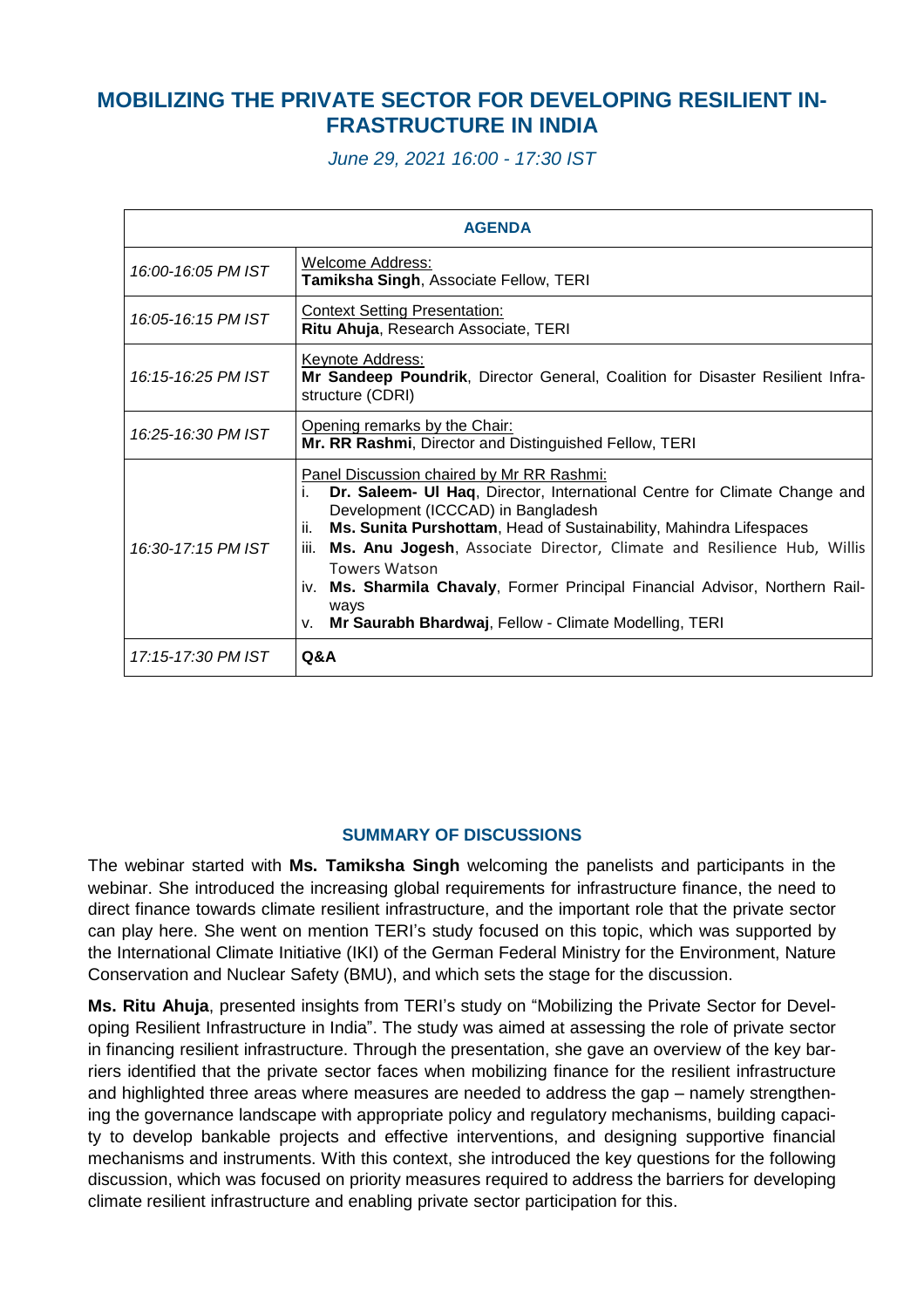The discussion started with a **keynote address by Mr Sandeep Poundrik**. He introduced the Coalition for Disaster Resilient Infrastructure (CDRI), giving an insight into the vision resulting in its formation, India's perspective and the current priorities of CDRI. He highlighted that CDRI, which was launched in 2019, has already seen large scale global participation and interest, and is supporting assessments focusing on critical infrastructure systems, like power, telecom, transport, health. He mentioned how these systems require better integration of a resilience lens within their operations, with an increasingly critical input being informed from the disaster risk management perspective. He emphasized on disaster risk finance for building infrastructure resilience as being a focus area of CDRI, and set the tone for the discussion by highlighting the need to address the global infrastructure financing gap, which has to be done through a collaborative approach of both public and private sector actors. He then gave a brief overview of two options that can be developed to bring in the private sector for investing in resilient infrastructure - firstly, as a business case, where investments are dependent on cost-benefit analysis of integrating elements of resilience; and secondly, through regulation, statutory laws or norms. Mr Poundrik closed his remarks by mentioning how financial instruments can play a role in encouraging climate resilience, identifying resilience bonds or green bonds as important emerging finance mechanisms for this.

The keynote address was followed by opening remarks from **Mr. R.R. Rashmi**, who chaired the panel discussion. He briefed the panelists and audience on the challenges of financing adaptation and climate resilience, considering the large number of stakeholders and activities involved, and a complex nexus between people, livelihoods and infrastructure. He mentioned how public finance is the major source of infrastructure finance in India and the growing role of Public Private Partnerships (PPP) as a mechanism to reduce risk associated with investing in this sector. Specifically focusing on the challenges that need to be filled when looking at climate resilient infrastructure, Mr Rashmi highlighted the gaps in terms of - capacity gaps in finance for adaptation and infrastructure; asymmetrical information among key stakeholders, who need financing guidelines for taking into consideration climate impacts and long-term benefits for investing in resilient infrastructure; and gaps in regulation, where there is a need of a stronger regulatory framework for enabling the development of resilient infrastructure.

With this background Mr Rashmi set the stage for panelists to give their viewpoints on the key questions for guiding the discussion:

- How critical is the role for private sector for addressing the issue of resilient infrastructure?
- What are the primary prerequisites from policy and regulatory perspective?
- What are the effective means of mobilizing finance in terms of which financing instruments are most viable?

As the first panelist, **Dr. Saleem- Ul Haq**, started the discussion by mentioning the state of infrastructure in his country of Bangladesh. He shared the example of increasing investment in the mitigation side of infrastructure. Through this example of solar energy infrastructure, he presented the increasing investments through a collaborative approach of PPP and now through viable commercial investments for solar energy technology. Using this case study he pointed out the possibility of scaling up such infrastructural investments. The issue, as he highlighted, about dealing with climate impacts, was of less profit opportunity for private sector considering the risks associated with such investments, especially for small and medium scale industries. This is where he emphasized the need to better facilitate knowledge sharing, regarding the need of investing in adaptive/resilient solutions. This knowledge sharing and capacity building on the awareness side should be initiated by the public sector, with support from other relevant actors from the financial institutions, banks and insurance companies. He provided another example of how Bangladesh Central Bank is providing low interest loans to companies to invest in resilient infrastructure, which still needs to be scaled up however is a step in the right direction. A key point from his intervention was- the necessity to make the information available from academic and research community, to the relevant ac-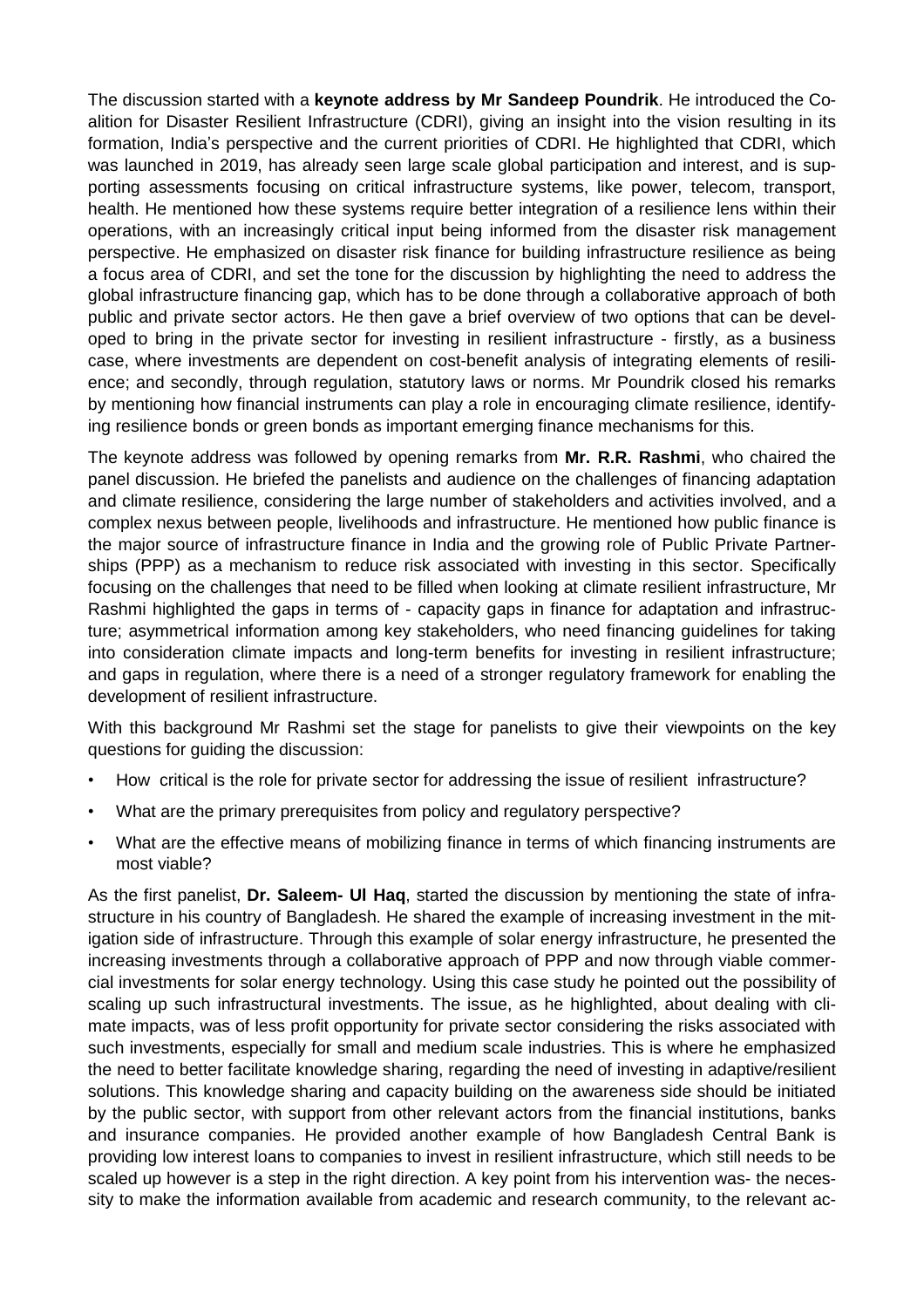tors at the policymaking level in the government and at the institutional level with the businesses, to enable them to understand the issue and to figure out what they can do to minimize the risk, as well as develop opportunities for profit generation, with new resilient knowledge and products.

**Ms. Sunita Purshottam**, then provided the private sector perspective to the discussion. She mentioned how Mahindra Lifespaces is building resilience in infrastructure through a 'nature positive' approach, which develops an understanding of the risks associated with the changing climate and how nature can provide buffering and risk mitigating capabilities on this development pathway. She shared how her organization, for all their residential projects, have adopted the 'climate responsive' design approach, re-looking at how climate change may impact the thermal comfort and visual comfort of the home owners. She called attention to the need to integrate climate responsive design into the decision-making process. She concluded by stating that from the short-term perspective, the private sector perceives climate risk as a direct disruption of construction related activities, leading to delays and cost over-runs, and hence infrastructure project implementation plans should also take climate risks into consideration.

**Ms Anu Jogesh** started off by discussing the categorization of climate resilient infrastructure into two brackets - private sector putting in place mechanisms to assess and manage climate risks to their own business operations and physical assets; and private sector addressing the public infrastructure investment gap by using design and financing approaches to ensure that both economic and social assets are made climate resilient. Building on this classification, she pointed out to the growing global need for private sector to assess both physical and transitional climate risks to their businesses and value chains. As for the need of private sector in the public infrastructure domain, she cited PPP, that are being developed as an option for governments to raise capital and distribute risk. To add to the public sector infrastructure investment, she specified the need of international intervention through multilateral banks or other organizations. She also stressed on the need of risk adjusted return on investments to encourage private sector participation.

The major gap highlighted by her was in policy and regulatory mechanisms, where there is- firstly, a lack of incentives to facilitate resilient investments; and secondly, lack of data availability or lack of interpretation skills for the assessment of physical risk. She went on to recommend climate resilient design standards or taxonomy and mechanisms to better structure financing, including the provision of insurance. She wrapped up her intervention by mentioning underlying factors when looking at financing resilient infrastructure- 1. data availability and data interpretation for decision making, where there is a gap even in public sector adaptation; 2. investment planning, where calculating return on investment needs data to support a cost benefit analysis of alternative solutions so private sector can also get involved in it.

**Ms. Sharmila Chavaly** began by adding a third bucket to the categorization put forward by Ms Jogesh- private sector as a player in resilient infrastructure provision. She went on to describe how private investment in public infrastructure needs to be supported by public sector in project designing. Additionally, private sector also needs to be supported by international organizations through funding, compensation, capacity building or enabling changes in project design, as investing in resilient infrastructure sees additional costs. She went on to detail out how resilient infrastructure design will need to build in some degree of adaptability which can cope with the future regulatory and policy changes. As mentioned by the panelists before her, she focused on the role of private sector in PPP as a developing concessionaire, with its profit element built in.

Summing up her intervention, she suggested the requirement of disclosures for private sector to be guided by an expected taxonomy. She also highlighted how financial instruments are designed by the requirements of the investors, and proposed the possibility of scaling up use of municipal bonds, which follows this perspective.

As the last panelist, **Mr. Saurabh Bharadwaj**, brought to focus the challenges and solutions for climate resilient infrastructure in the form of financial innovations, robust partnerships and new investment models. Adding to the discussion on recognizing possible risks, he introduced the con-